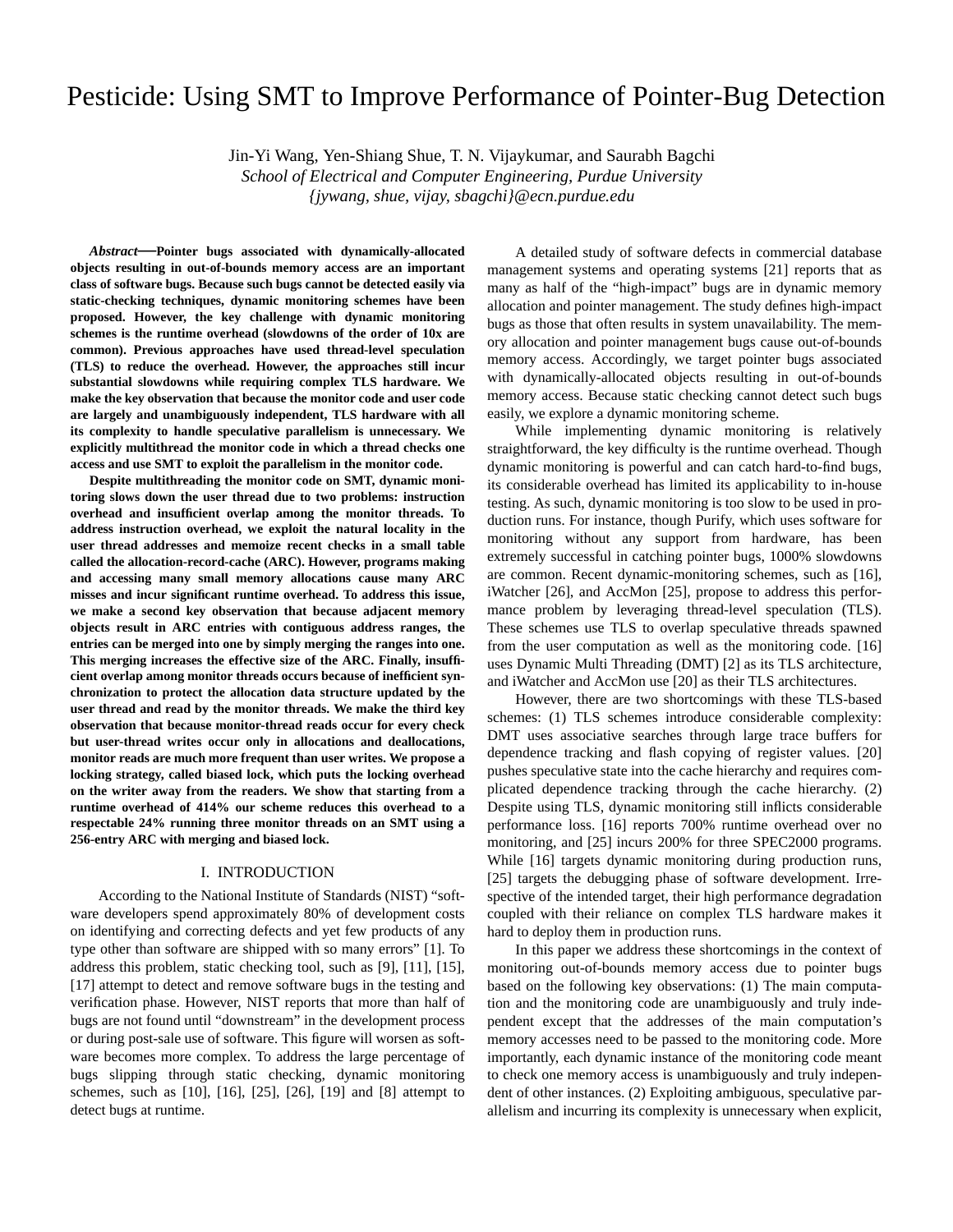unambiguous parallelism exists. Accordingly, we propose to multithread the monitoring code in which a thread checks one memory access, and to use SMT [23] to exploit the explicit parallelism in our monitoring code. Because SMT exploits explicit parallelism instead of speculative parallelism, SMT is considerably simpler than TLS.

Another choice to exploit explicit parallelism would be chip multiprocessors (CMPs), as [19] does. However, memory addresses need to be passed from the user thread to the monitor threads. In CMPs, the user and monitor threads would run on different cores, requiring high-bandwidth (potentially specialized) communication paths between the cores. To avoid this problem, we choose SMT where the user and monitor threads run within one core and can communicate easily.

Despite running multiple monitor threads overlapped with the user thread, dynamic monitoring slows down the user thread due to two problems: instruction overhead and insufficient overlap among the monitor threads.

Because each check involves tens of instructions, monitoring incurs the first the problem of instruction overhead. Though user and monitor threads are independent, because all threads run on one SMT core the monitor threads compete with the user thread for execution resources causing substantial performance degradation. To reduce the volume of monitor instructions, we exploit the natural locality in the user addresses and memoize recent checks in a small table called the *allocation-record-cache (ARC)*. When a user address hits in the ARC, the hardware checks the access without invoking a monitor thread, avoiding extra instructions.

This locality was also exploited by AccMon in its checklookaside-buffer (CLB). However, because each entry in CLB (and ARC) correspond to a memory object, programs allocating and accessing many objects need a large CLB (and ARC). In an attempt to reduce the size of the CLB, AccMon implements a bloom filter which results in false positives. However, while Acc-Mon is used for debugging where the false positives will not reach the user, pesticide is for production user runs where users will not tolerate false positives unnecessarily terminating their program. Consequently, we propose a scheme without false positives. We make the key observation that because adjacent memory objects result in ARC entries with contiguous address ranges, the entries can be merged into one by simply merging the ranges into one. Because the set of valid address ranges are derived from memory allocation functions in software, we perform this merging in software in the monitoring code. Merging enables ARC to cover more memory objects with fewer entries.

The second performance problem is the insufficient overlap among the monitor threads. Although monitor threads are largely independent of the user program there still exists some synchronization. The monitor threads have to read the data structure holding the current set of valid memory allocations where as the user thread writes to the structure when allocating or deallocating memory (e.g., malloc and free). Using the standard reader-writer-lock [6] for this synchronization causes inordinate contention among the monitor threads. To address this issue, we make the key observation that because monitor-thread reads occur for every check but user-thread writes occur only in malloc and free, monitor reads are much more frequent than user writes. Accordingly, we employ a novel locking strategy, called *biased lock*, in which each monitor thread has its own lock for reading whereas the user thread has to

obtain all the monitor-thread locks before writing. This biased strategy makes readers fast at the cost of the writer which fits our context of frequent monitor reads and infrequent user writes.

The key novelty of this paper are the range merging ARC and biased lock. Our simulation results show that starting from an average runtime overhead of 414% incurred by monitoring over no monitoring, pesticide reduces this overhead to a respectable 24% using a 256-entry ARC and three monitor threads. This 24% overhead compares well with [16]'s 700% and [25]'s 200% and also with the fact the Java which performs bounds-checks in-line in the user code incurs about 100% runtime overhead [4], [24]. Because pesticide checks all heap accesses, it covers all out-of-bounds heap accesses without any false positives.

The roadmap for the rest of the paper is as follows. In [Section II](#page-1-0) we describe our software and hardware architecture. In [Section III,](#page-3-0) we describe the ARC, the biased locks and the merging scheme. We present our evaluation methodology in [Section IV](#page-4-0) and our results in [Section V.](#page-4-1) [Section VI](#page-6-0) describes related work and we conclude in [Section VII](#page-7-0).

# II. OUR SCHEME

<span id="page-1-0"></span>In general, pointer bugs can be associated with heap, stack, or static objects, However, because the study on commercial software, mentioned in [Section I,](#page-0-0) shows that heap objects account for about half of all the "high-impact" bugs [21], we monitor only heap objects and not the stack or static objects. Moreover, there are efficient schemes to monitor the stack (e.g., [7] protects against buffer overflow with minimal performance degradation). As we explain later, pesticide can apply to static objects.

#### *A. Overview*

To achieve our goal of monitoring user-thread heap accesses, we need to track user-thread heap allocations and deallocations, and check whether user-thread accesses fall within a valid allocation. We track the memory allocations and deallocations in a hash table called the book-keeping-structure (BKS). To perform the checking, our monitor threads run concurrently with the user thread on a SMT processor. Upon a load or store instruction in the user thread, pesticide triggers a monitor thread to check the address and the length of the access. Multiple instances of the monitor thread run on the SMT processor to check multiple accesses in parallel (the number of monitor threads is fixed). Each monitoring thread matches the address and length of the access against the BKS entries. A match (i.e., access is to a valid address and access length is within allocated size) indicates that the access is legal. A mismatch indicates a pointer bug. [Figure 1](#page-2-0) shows a block diagram of pesticide.

We now give the details of our software in [Section II](#page-1-0)[-B](#page-1-1) and hardware structures in [Section II](#page-1-0)[-C.](#page-2-1)

# <span id="page-1-1"></span> *B. Software support*

In order for application programmers not having to worry about monitoring routines, we propose that library functions be instrumented with monitoring capabilities. We augment library calls to memory-management routines (e.g., *malloc*, *calloc*, *realloc*, and *free*) with code to maintain the BKS.

The BKS is a hash table that tracks valid memory address ranges by recording memory allocations and deallocations (the addresses are virtual addresses annotated with process ID to allow for multiple concurrent user processes). Every allocation creates a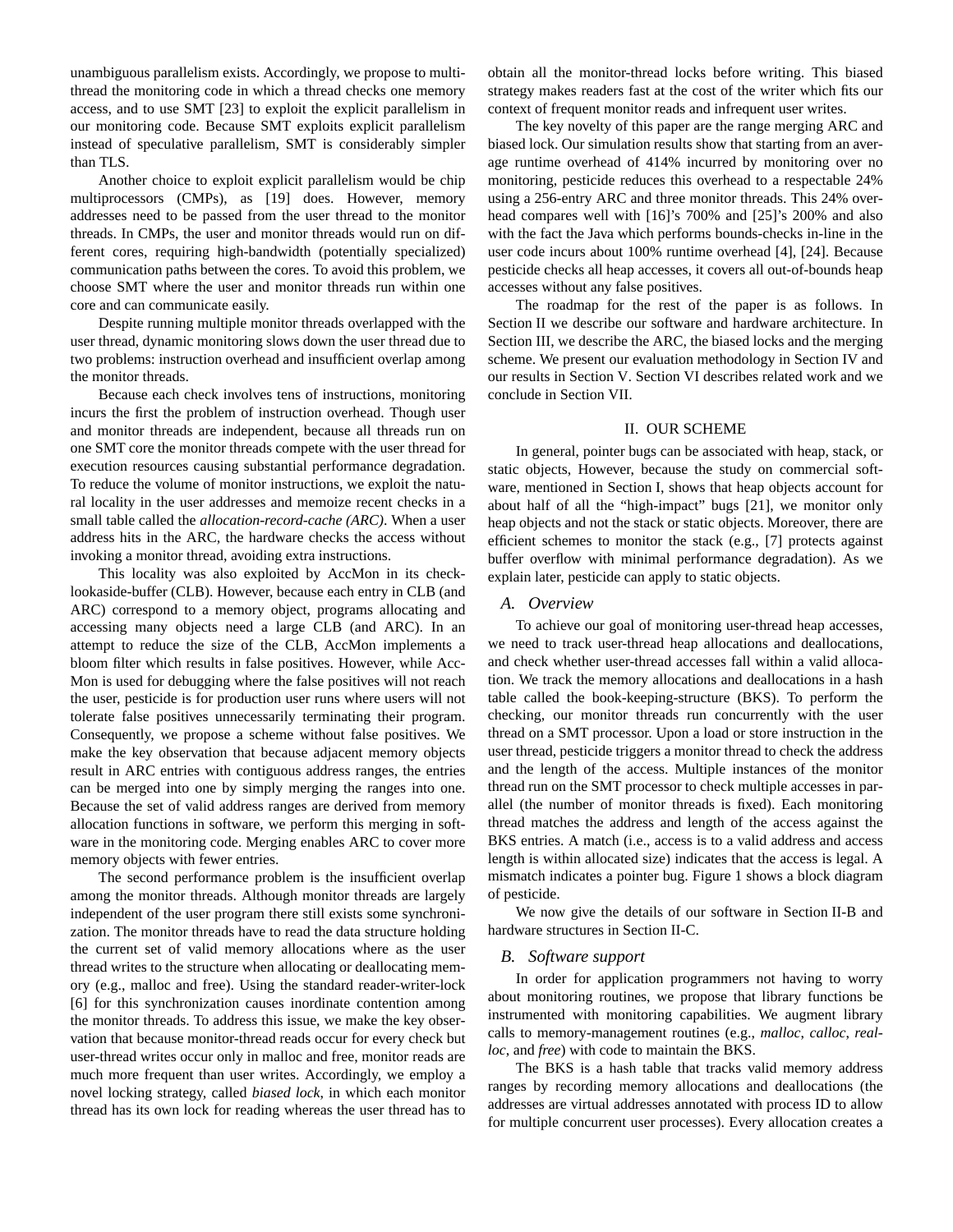

<span id="page-2-0"></span>Figure 1: Proposed monitoring scheme

new BKS entry which is removed at the corresponding deallocation. Each entry contains the start address and the length of the allocation.

The BKS is fundamentally different from conventional hash tables. In a conventional hash table, an object that is hashed into the hash table is found by using the *same* object as the key. In BKS, while we hash in allocations' address ranges, accesses to a specific address probe the BKS to determine if a given address falls within a valid range. Thus there is a disparity between what is stored (i.e., address ranges) and what is used to probe (i.e., a specific address). This disparity implies that if we hash in a long address range using the range's start address, and an access far from the start but within the range occurs, then the range and the access may fall into different hash buckets resulting in the access not finding the range though the access is valid. One way to solve this problem is that we could repeatedly hash each byte of the whole range of the allocation and store all of them in the BKS. However, this approach would result in inordinately many copies of the same range and blow up the hash table size. Instead, we break the original allocation's address range into many small ranges called hashblocks (e.g, 512-byte ranges). We hash all the hash-blocks of the original allocation into the BKS using the hash-block's start address. Consecutive hash-blocks fall into consecutive buckets, and a BKS entry corresponds to one hash-block. Upon an access, we use the hash-block number part of the access's address (e.g., hash-block of 512 bytes and a 32-bit address mean that the upper 23 bits of the address are the hash-block numbers) to probe the BKS. Because the addresses within a hash-block have the same hash-block number as the hash-block's start address, accesses to a hash-block map to the same bucket as that holding the hash-block. Though our solution allows the access to find its corresponding range, we break up long address ranges into many hash-blocks, each of which repeatedly store the original range, increasing the hash table size.

We use simple open chains to handle collisions. Because access probes need to traverse the chains to ascertain validity of the access, the longer the chains the more the monitoring overhead. Therefore, it is important to keep the chains short. While a good hash function is necessary for this purpose, it is not sufficient. Hash-block size has a considerable impact on the chain length. Both small and large hash-blocks result in long chaining but in different scenarios. Small hash-blocks break up larger allocations into many BKS entries (albeit in different buckets) resulting in much chaining. Large hash-blocks imply that many smaller allocations fall into the same bucket resulting in much chaining. Thus, the hash-block size has to match the allocation size commonly found in programs.

One simple optimization we can do is that, upon an check, we move a hash element to the top of its hash chain in anticipation that the hash element will be accessed again due to locality. This move reduces the chain traversal in subsequent accesses.

#### <span id="page-2-1"></span> *C. Hardware support*

Because the volume of memory accesses to be checked is high and the check itself is fairly short especially if the BKS chains are short (e.g., a few tens of instructions), using software to spawn monitor threads or to pass the addresses from user to monitor thread would incur considerable overhead. Instead, we employ hardware support in the form of the *monitor-job-queue (MJQ)* which captures the user thread's addresses off the pipeline and triggers a monitor thread to check the access.

The MJQ is a FIFO queue built in hardware. The queue buffers address (virtual address and process ID) and the length of the heap accesses to be monitored. As we mentioned before, we check only heap accesses, and not stack and static accesses. The MJQ determines an address to belong to the heap if the address lies between the heap bottom and heap ceiling. Address and length of the access whether it is a byte, word, or quadword are then taken from the load-store queue.

Monitoring could potentially be triggered at any point in the execution of loads and stores. Monitoring before commit would include misspeculate loads and stores along with the correct loads and stores leading to wastage of SMT resources as much of the monitoring would be unnecessarily triggered. Therefore, we check at commit. Because loads and stores stay in the load-store queue until commit, we readily obtain the addresses and the access lengths from the load-store queue.

While the checking itself is independent of the user thread once the access address and length are given to the monitor thread, the decision of whether to allow the access to commit before the check completes or not impacts the parallelism between the monitor and user threads. While loads does not cause bugs to spread to other programs, stores may propagate bugs via I/O. Delaying the commit till the check completes prevents a buggy store from propagating further. Because stores are frequent enough, this option would curtail the parallelism between user and monitor threads and would severely slow down the user threads. Instead, to retain the parallelism, we do not hold up store commits till the check completes. Thus, accesses may commit before the check completes. (e.g., a few hundreds of cycles). To prevent bug propagation, we ensure that all checks pending in the MJQ are complete before any system call, including I/O call, is committed. Because system calls are infrequent this delay in commit does not significantly impact performance.

Apart from system calls, the other point where the user thread waits for the monitor thread is upon memory deallocations. Deallocating a heap object while there are pending checks of accesses to the object would cause us to flag a bug incorrectly. Consequently, we ensure that all pending checks complete before the deallocation starts. While hardware can easily detect system calls as special opcodes and trigger the draining of the MJQ, deallocation functions are indistinguishable from other functions in the user thread. To that end, we use a special NOP to signal the beginning of a deallocation. Because deallocations are also infrequent, delaying the deallocation till all pending checks are complete does not significantly impact performance.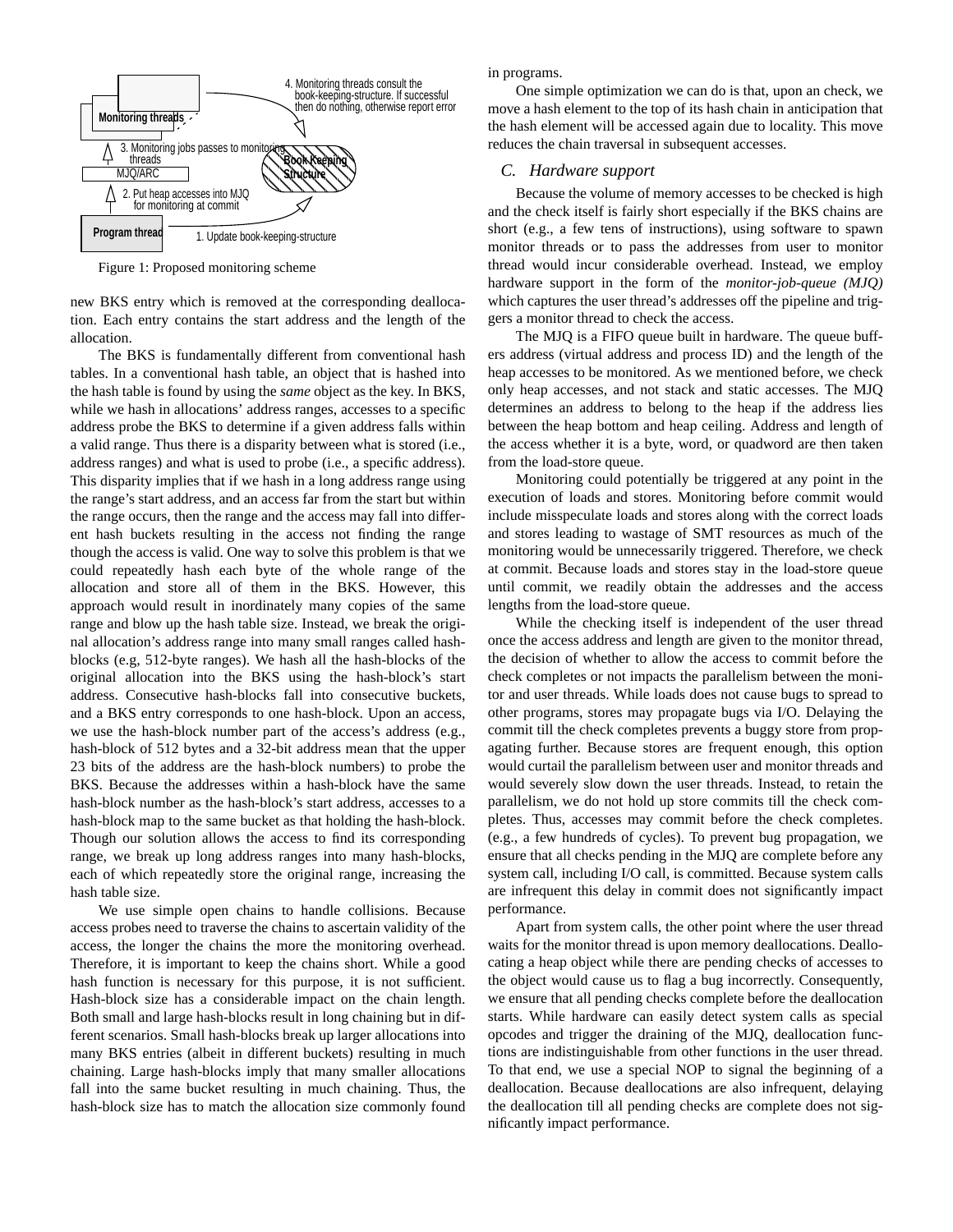We mentioned earlier that we can easily extend pesticide to static objects. Because static objects' address ranges are known at link time, the linker can insert the ranges into the BKS.

## III. SUPPORTING EFFICIENT MONITORING

<span id="page-3-0"></span>The key reasons for performance degradation in the basic scheme described so far are instruction overhead and insufficient overlap among monitor threads. We alleviate these problems via our optimizations.

## *A. Allocation-record-cache (ARC)*

To reduce the instruction overhead of monitoring, we exploit the locality in the user-thread accesses to memoize checks to recently-accessed heap objects so that future checks to the same objects are elided completely and the instruction count overhead of monitoring is reduced. We use a hardware cache, called the allocation-record-cache (ARC), for this memoization.

Before inserting an access into the MJQ, the address of the access is first checked in the ARC. Upon a hit, the ARC performs the check in hardware. Consequently we do not place the access in the MJQ, saving the instructions of the check. A miss launches a monitor thread which performs the check in software but also loads the ARC with the BKS entry used to perform the check.

Each ARC entry holds a BKS entry: the start address and the length of the allocation. However, there is a key difference between the BKS and ARC entry. To avoid the danger of an address not finding its range in the BKS, both the address and range are hashed by their hash-block number. Consequently, each hash entry can cover only a hash-block implying that large allocations be broken up into multiple hash-blocks, introducing repetition in the hash entries. Because the ARC is a small cache, such repetition would be wasteful. Instead we use a fully-associative cache so that there is no indexing into the ARC. Because every access searches through all of ARC's entries, there is no danger of an access not finding its range in the ARC. Consequently, each entry in the ARC is not restricted to covering one hash-block, implying that an ARC entry can cover an entire allocation without breaking up the allocation across multiple ARC entries.

Thus, the address of an access is matched against all the ARC's entries in parallel, checking if the address fall within an entry's start address and the entry's allocation length.

Because the ARC is essentially a cache of the BKS, any modifications to the BKS need to be handled by the ARC for maintaining coherence between the BKS and the ARC. Consequently, the ARC is flushed upon deallocations which are identified by the special NOPs described in [Section II](#page-1-0)[-C.](#page-2-1) As mentioned earlier, deallocations are infrequent, so the flushes do not significantly impact the ARC.

# <span id="page-3-2"></span> *B. Range merging*

While the ARC works well for many programs, a few programs make and access many (small) allocations. Because one ARC entry can hold only one allocation, small allocations imply that the ARC can reach only a small part of the user thread's working set; and many allocations imply that many ARC entries would be needed. The net effect is many misses in the ARC. Many allocations also implies long hash collision chains in the BKS. Here again, the long collision chains is not due to an ineffective hash function, but rather due to the fact the one hash entry can hold only one allocation.

We exploit the fact that the BKS entries for adjacent heap objects can be merged to increase the effective capacity of the ARC. This merging has the additional benefit of shortening the hash collision chains.

Because memory allocations and deallocations are tracked by the BKS, we perform this merging in software in the BKS code. To implement merging, we keep the BKS entries in the collision chains in ascending order of starting addresses. Upon new allocations, an insert into a chain merges entries if two entries contain contiguous ranges. Upon deallocations, a previously-merged entry may be broken into two entries. As such, merging increases the overhead of the BKS code. Because allocations and deallocations are relatively less frequent than accesses which benefit from the improved effective ARC size and shorter chain lengths, merging improves performance (allocations need not be infrequent in the absolute just fewer than accesses). Also, we do not perform the locality optimization of moving the hash element to the top of the hash chain as such moving will violate the ordering of the start addresses.

There is one difficulty with merging: Because memory allocators often allocate memory objects padded to a size larger than requested for reducing memory-management overhead, storing heap-management-related meta information, and alignment reasons, merging padded ranges would result in letting some bugs go undetected. If an access falls in the padding which is in the middle of a merged range then the access is invalid, but we cannot detect it to be so. To address this problem, we first make the key observation that same-sized objects are adjacent in the common case. This observation implies that in the common case padding would exhibit a repetitious pattern in the merged ranges. Consequently, recording the padding just once for the entire merged range would suffice. Therefore, we merge two ranges only if they are adjacent and they are of the same size and have the same padding. We record the start address of the first allocation, the size of the allocation, and end address of the merged entry. The ARC caches these merged entries.

Ignoring the above observation and merging different-sized objects would mean recording all the paddings within the merged range. This recording even if done via bit vectors would add substantial space overhead, defeating merging's purpose.

# <span id="page-3-1"></span> *C. Biased Locks*

Because checking of one access is independent of checking of other accesses, we employ multiple monitor threads in parallel. However, because memory allocation and deallocation routines in the user thread share the BKS with the monitor threads, it is necessary to protect the shared data via proper synchronization. Specifically, the user thread writes and the monitor threads read. However, the two commonly-used locking strategies lead to heavy contention among the monitor threads. The first strategy, called the basic lock, uses one global lock contended by all threads (i.e., user thread and multiple monitor threads), as shown in [Figure 2](#page-4-2)a. There is heavy contention among the multiple monitor threads leading to complete serialization.

The second strategy, called RW, is for multiple readers and writers involved in producer-consumer scenarios (user thread is the producer and the monitor threads are the consumers). As shown in [Figure 2b](#page-4-2), RW also has a global lock between the reader and the writer. RW attempts to reduce the overhead on the readers by requiring only the first reader to grab the global lock, allowing later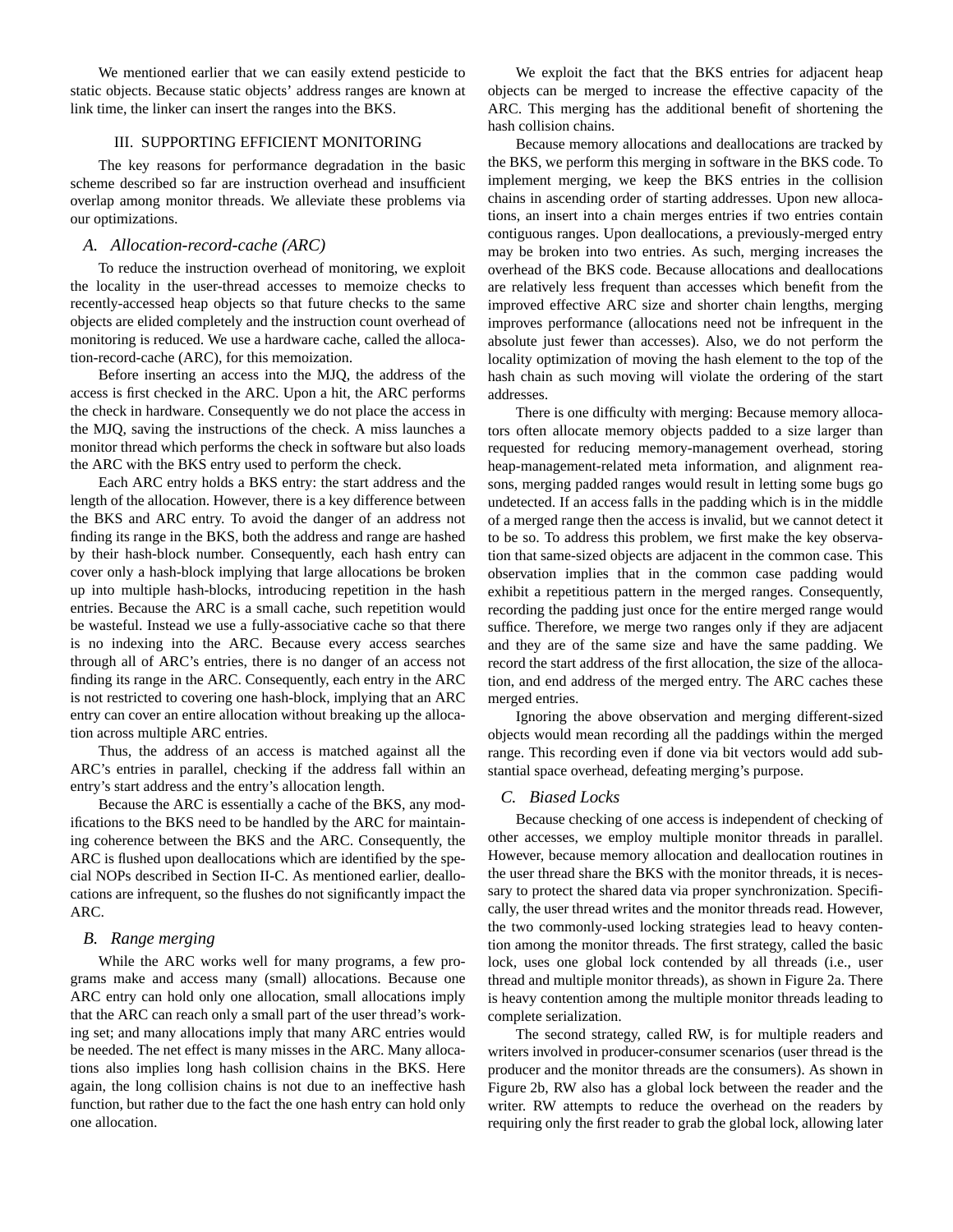| a) Basic lock                                                                           | b) Reader-Writer lock                                                                                  | c) Biased lock                                                                                                               | TABLE I: Simulation parameters                                                                      |                                                                             |
|-----------------------------------------------------------------------------------------|--------------------------------------------------------------------------------------------------------|------------------------------------------------------------------------------------------------------------------------------|-----------------------------------------------------------------------------------------------------|-----------------------------------------------------------------------------|
| Reader:<br>lock (MUTEX);<br>critical section<br>unlock (MUTEX);                         | Reader:<br>lock(R);<br>$readcount=readcount+1;$<br>if (readcount==1)<br>then lock (MUTEX)<br>unlock(R) | <b>Reader</b> # i $(1 \le i \le n)$ :<br>lock (MUTEXi);<br>critical section<br>unlock (MUTEXi);                              | <b>Simulator Parameters</b><br>fetch width<br>decode width<br>issue width<br>commit width           | 8                                                                           |
| Writer:<br>$lock$ (MUTEX);<br>critical section then unlock (MUTEX)<br>$unlock$ (MUTEX); | $\ldots$ critical section<br>lock(R);<br>$readcount=readcount-1;$<br>if (readcount==0)<br>unlock(R)    | Writer:<br>for $(i=1; i<=n; i++)$<br>lock (MUTEXi)<br>$\ldots$ critical section<br>for $(i=1; i<=n; i++)$<br>unlock (MUTEXi) | active list size (per thread)<br>LSO size (per thread)<br>issue queue<br>L1 I-cache<br>L1 D-cache   | 256<br>128<br>64<br>64K, 2way, 3cycle<br>64K, 2way, 3cycle                  |
| Figure 2: Three lock schemes                                                            | Writer:<br>lock(MUTEX);<br>$\ldots$ critical section<br>unlock(MUTEX);                                 |                                                                                                                              | L <sub>2</sub> unified<br><b>Memory Latency</b><br><b>Branch prediction</b><br>MJO size<br>ARC size | 2M, 8way, 12cycle<br>$300$ cycles<br>2-level hybrid<br>1000<br>0,8,256,1024 |

<span id="page-4-2"></span>readers to avoid grabbing the global lock. However, the readers among themselves have to grab a local lock to identify the first reader. Because the local lock protects just an increment operation, the local lock does not serialize the readers much. If the original critical section to be protected from the writer is long, the local lock overhead is amortized. Unfortunately, because our monitor threads are very short, the local lock overhead is not amortized.

We make the key observation that our writer (i.e., user thread) is much less frequent than readers (i.e., monitor thread). Therefore we bias the overhead away from the readers and towards the writer in the lock called biased-lock, as shown in [Figure 2c](#page-4-2). In the biasedlock each reader is given its own lock. So there is no contention among the readers. The writer on the other hand needs to grab the locks of *all* the readers. This ensure mutual exclusion and at the same time allows the monitors to be accessed without too much overhead. With biased lock, we do not perform the locality optimization of moving the hash element to the top of the hash chain as such moving will make monitor threads also writers of BKS, breaking our assumption that monitor threads can execute in parallel completely.

In SMT, resources are shared across threads. It is wasteful for a thread to be spin-waiting on a lock because instructions which go repeatedly into the pipeline will only confirm that the lock is still not available. We want the thread waiting for this lock to stall so the thread will not eat up resources which would be allocated to other threads which may make progress. Such a stalling scheme is implemented in Lock-box [22] which we use. The lock-box stalls a thread on a busy bit when the lock is already taken. Upon the unlock instruction, the bit is cleared and the waiting thread is signaled to go ahead.

## IV. EVALUATION METHODOLOGY

<span id="page-4-0"></span>We use a SMT simulator based on the Simplescalar 3.0c [5] running the Alpha instruction set to simulate pesticide. Our simulation parameters are shown in [Table I.](#page-4-3)

We use SPEC2000CPU benchmark set. Because we focus on heap accesses, we do not consider Fortran-77 benchmarks which does not have dynamic allocations. Due to time constraint, we simulate only C benchmarks and not C++. We create benchmark binaries with and without monitoring incorporated into the memory management libraries. To ensure that both versions have the same level of compiler optimizations, we compile the benchmarks using gcc2.97 on a DEC Alpha running OSF.

The key software parameters are hash-table size and hashblock size. We use a hash-table with 64K buckets which are suffi<span id="page-4-3"></span>cient for our benchmarks. We found that the best hash-block size is 512 bytes which we use in all experiments except while varying the hash-block size.

We incorporate early SimPoints [18] in our simulations. Because of the instruction-count overhead of monitoring, the nomonitoring and monitoring versions of the benchmarks execute different *total* number of instructions for the same Simpoints. We ensured that the two versions run the same *user* instructions as intended by SimPoints.

#### V. RESULTS

<span id="page-4-1"></span>Because performance is the key concern for dynamic monitoring, we present performance achieved by pesticide. We do not show coverage because by design pesticide covers all out-ofbounds heap accesses. Also, we do not incur any false positives.

[Section V](#page-4-1)[-A](#page-4-4) presents the unoptimized, raw impact of monitoring on performance. [Section V](#page-4-1)[-B](#page-5-1) shows how running multiple monitor threads impacts performance—with different locking strategies. These numbers show the benefit of using explicit parallelism. Because the hash-block size impacts the hash chain lengths which directly impacts the instruction overhead of monitoring, we vary the hash-block size in [Section V](#page-4-1)[-C](#page-3-1). [Section V](#page-4-1)[-D](#page-5-2) shows the benefit of eliding checks via ARC's memoization. [Section V](#page-4-1)[-E](#page-5-3) shows how much merging improves performance by increasing the ARC's reach and also shortening the hash chains. Finally, [Section V](#page-4-1)[-F](#page-6-1) summarizes our results.

# <span id="page-4-4"></span> *A. Runtime overhead due to monitoring*

In [Figure 3,](#page-5-0) we show the runtime overhead of monitoring. The Y axis shows as percent, the run time of the user thread with one monitor thread normalized to the run time of the user thread with no monitoring. We show a line at the 100% mark which represents no performance degradation due to monitoring. The higher the bars above this line, the more the performance degradation. The X axis shows the benchmarks. Low IPC (instructions per cycle) in the case of no monitoring implies that the pipeline can absorb the extra monitoring instructions. To show this trend, we order the X axis in increasing order of no-monitoring IPC. There are two numbers shown on top of each bar. The top number is the ratio of the dynamic instruction counts with monitoring over the counts without monitoring. The bottom number is the IPC of the benchmarks without monitoring.

With monitoring the benchmarks' runtime overhead range from 5% to 1634% with an average of 414%. Most benchmarks incur significant runtime overhead. There are two factors that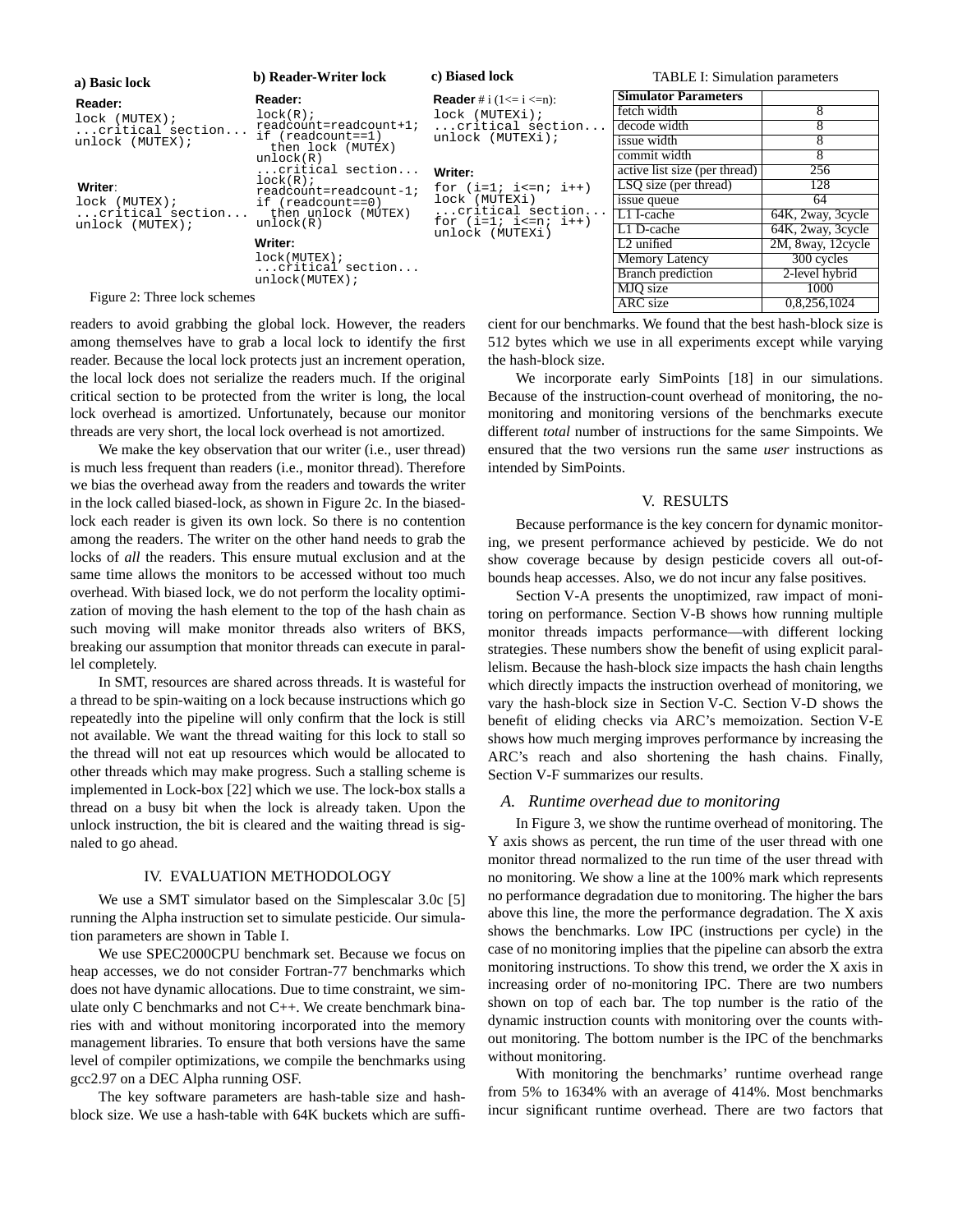determine performance with monitoring: (1) the dynamic instruction overhead due to monitoring (the top number on top of the bars) and (2) the IPC of the no-monitoring case (the bottom number). Because each check adds about 33 instructions to probe the BKS and determine the validity of the access and because heap accesses are frequent in general, the instruction overhead is usually high. If the instruction overhead is low, as is the case in gzip and crafty, then there is little increase in the runtime due to monitoring. However, if the instruction overhead is high, then there is substantial increase in the runtime even if the no-monitoring IPC is low allowing SMT to absorb the instruction overhead. This trend is true for most of the benchmarks on the left side of the graph such as art, equake, twolf, vpr, parser, and ammp. The only exception to this trend is mcf whose no-monitoring IPC is so low that even a high instruction overhead does not hurt performance. If the no-monitoring IPC is higher, then SMT can absorb the overhead only to a lesser extent, resulting in higher increase in runtime with monitoring. gap, perl, and mesa show this effect.

Thus, monitoring introduces substantial runtime overhead. While programs with low performance such as mcf can absorb monitoring's instruction overhead, we want programs with high performance not to degrade. Therefore, we apply our optimizations to reduce the overhead, both by overlapping monitor threads and by eliminating software checks by memoizing in hardware.

# <span id="page-5-1"></span> *B. Locking strategy*

We show the improvements achieved by better locking strategies from [Section III](#page-3-0)[-C](#page-3-1). [Figure 4](#page-5-4) shows the runtime normalized to that of no monitoring. For each benchmark, the bars going from left to right represent one monitor thread (same as [Figure 3\)](#page-5-0), seven monitor threads with basic lock, with reader-writer lock, and with biased-lock, respectively.

While one would expect runtime to improve with multiple monitor threads, that is not the case for basic locks (e.g., equake). Basic lock incurs contention which offsets the benefits of multiple monitor threads. Comparing basic lock with biased lock, we see that biased lock performs significantly better due to the reduced contention for the readers. This improvement is despite the fact that the monitor code using biased lock requires 42 instructions for each check compared to the 33 required by basic lock. This instruction count increase is because biased locks do not perform the locality optimization done by basic lock of moving the hash element to the top of the hash chain [\(Section III](#page-3-0)[-C](#page-3-1)).

While the RW lock performs better than the basic lock, biased lock is better than RW. In RW, the readers incur the overhead of its local lock ([Section III](#page-3-0)[-C\)](#page-3-1). Apart from the serialization due to the local lock, RW requires 61 instructions for each check compared to



<span id="page-5-0"></span>Figure 3: Runtime overhead of monitoring

biased-lock's 42. This increase in instruction count is due to the local lock because neither biased lock and RW perform the locality optimization. Thus, the local lock overhead is high.

Comparing one monitor thread with the biased lock, runtime overhead decreases from an average of 414% to 157%.

## *C. Hash-block size*

As discussed in [Section II](#page-1-0)[-B,](#page-1-1) a small hash-block implies long hash chains due to breaking up larger allocation into many hashblocks and a large hash-block implies long hash chains due to many smaller allocations falling into the same bucket. We varied the hash block size from 256 bytes to 4KB and found that 512 bytes is the best hash-block size for our benchmarks.

# <span id="page-5-2"></span> *D. ARC*

To reduce the runtime overhead further, we now use the ARC which exploits locality to reduce the number of checks in software by memoizing recent checks in hardware.

[Figure 5](#page-6-2) shows the runtime for seven monitor threads using biased locks and 512-byte hash-blocks normalized to no-monitoring case. For each benchmark, the bars going from left to right vary ARC sizes as 0, 8, 256, and 1024 entries. Note that the y-axis scale is different than that of the previous graphs. There are two numbers on top of the bars for each benchmark. The top number is the ratio of the instruction count of monitoring over that of no monitoring, and the bottom number is the ARC miss rate, both for 1024-entry ARC.

We see that even an 8-entry ARC significantly improves runtime over the no-ARC case. For many benchmarks, even 8 entries suffice. For these benchmarks, the ARC miss rates (bottom numbers) are low allowing many checks to be memoized resulting in low instruction overhead (top number). Comparing this overhead with the overhead without the ARC (the top numbers in [Figure 3\)](#page-5-0), we see a large reduction. The only exceptions are equake and twolf, both of which have large miss rates even with 1024 entries. In equake's case, there are over 1 million less-than-32-bytes memory allocations which overwhelm the ARC. An 1024-entry ARC could only reach 32KB of equake's 32MB memory footprint.

## <span id="page-5-3"></span> *E. Merging*

To increase the effective size of the ARC and to shorten hash chains we employ our merging scheme which merges BKS entries of contiguous allocations of the same size. [Figure 6](#page-6-3) shows the runtime for seven monitor threads using biased lock, 512-byte hashblocks, 256- and 1024-entry ARC, and merging and no-merging normalized to no-monitoring case.





<span id="page-5-4"></span>Figure 4: Effectiveness of different locks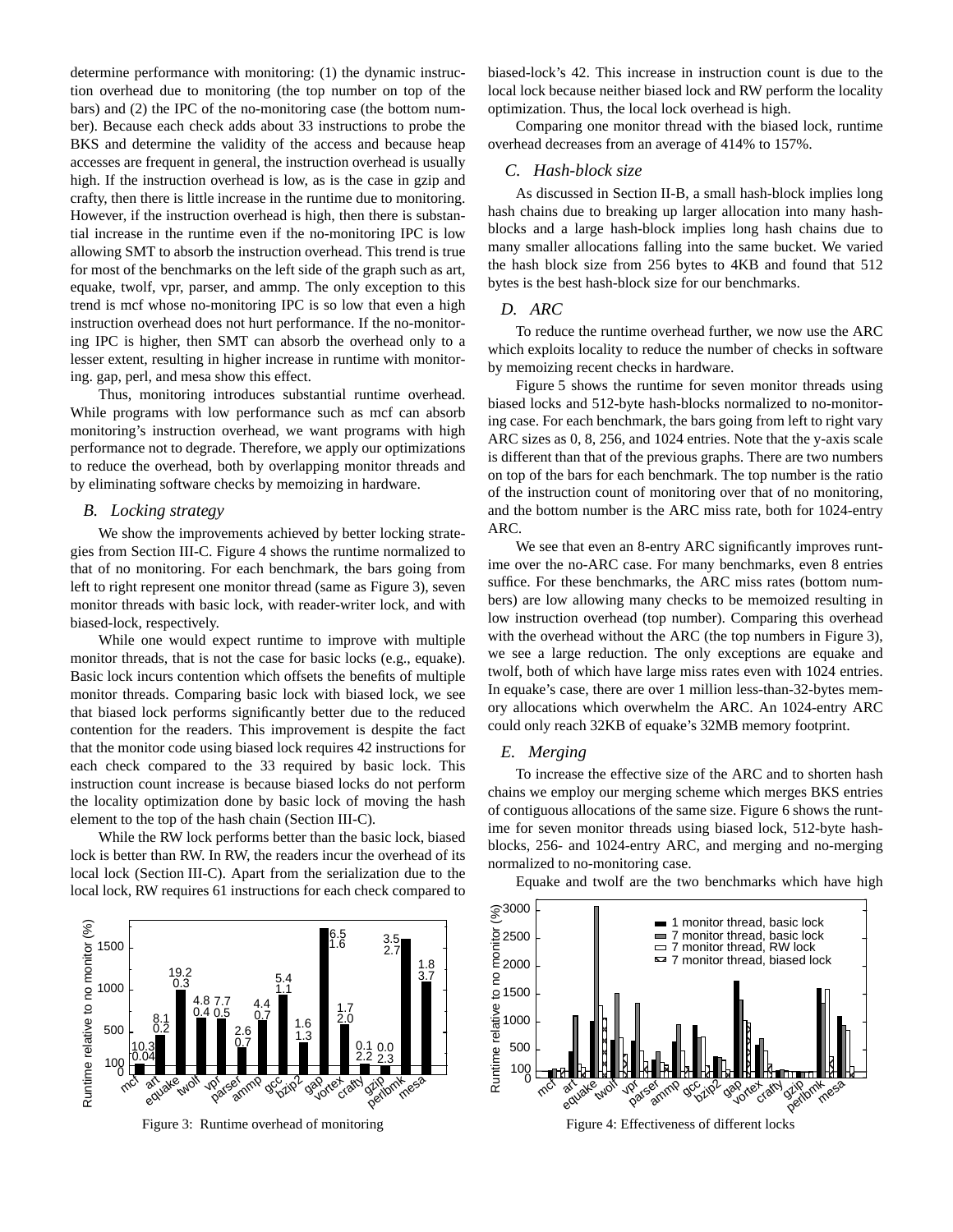

Figure 5: Effectiveness of the ARC

<span id="page-6-2"></span>ARC miss rates in [Figure 5](#page-6-2). Because equake allocates same-sized objects (about 24 bytes), merging works well. Equake's ARC miss rate improves from 62% to 11%, resulting in the runtime overhead almost vanishing. Because twolf's allocation is not as regular as equake's, twolf's improvement is less drastic. As explained in [Section III](#page-3-0)[-B](#page-3-2), different-sized objects are not meged due to difficulties with padding. By reducing the rutime overhead of equake and twolf, merging provides peformance-robustness to the ARC.

Perl's runtime worsens because of its memory allocation characteristics: perl invokes the realloc() library function often, which not only reduces the possibility of merging, but also causes high instruction overhead when merging is incorporated. This high overhead is the result of realloc() performing both frees and mallocs, both of which incur instruction overhead due to merging.

For the rest of the benchmarks merging is not needed as their ARC miss rates are good to start with. Consequently merging does not improve them, but merging does not hurt them either.

#### <span id="page-6-1"></span> *F. Performance summary*

Summarizing our results in [Figure 7](#page-6-4), we show the normalized runtime averaged over the benchmarks. The three groups from left to right, show monitoring with the basic lock, with the biased lock but no merging, and with the biased lock and merging. In each group from left to right we show 1, 3 and 7 monitor threads.

Going from basic lock to biased lock corrects the disadvantageous trend of worsening performance with more threads. In all the groups, the ARC significantly improves performance, and a 256 entry ARC is enough for most benchmarks. Merging improves over the ARC by providing performance-robustness.

We see that we started with a 414% runtime overhead which we reduced to 24% using a 256-entry ARC and 3 monitor threads (the overhead is 18% for 7 monitor threads but using 7 SMT contexts

<span id="page-6-3"></span>700 Runtime relative to no monitor (%) Runtime relative to no monitor (%) no merging 256ARC 600 no merging 1024ARC with merging 256ARC with merging 1024ARC 500 400 300 200 100  $\Omega$ **twolf** mesa mck art<sub>uake</sub> vorseland goodial gap de datal perlant Figure 6: Effectiveness of merging

for pointer bugs may be too aggressive, so we highlight 3 threads). This 24% overhead compares well with the 700% overhead for [16] and 200% overhead for [25] which also incurs false positives, and also with the fact the Java which performs bounds-checks inline in the user code incurs about 100% runtime overhead [4], [24]. Because pesticide checks all heap accesses, it covers all out-ofbounds heap accesses without false positives.

# VI. RELATED WORK

<span id="page-6-0"></span>We have discussed [16], iWatcher [26], and Accmon [25]. Previous work on bug detection is broadly divided into two classes, static and dynamic checking. Static checking and analysis for bugs include work from [9], [11], [15] and [17]. We define static checking as those schemes that do not impose any runtime overhead. However, for languages like C, pointer alias problems prevent thorough checking of code during compile time.

In dynamic checking, the earlier proposals are mainly software solutions (e.g., BCC [13] and SafePointer [3]). However both these schemes have substantial runtime overhead (30 times for BCC and 5.4 times for SafePointer). More sophisticated dynamic checking schemes check for program-invariant violations [12] but incur high runtime overhead (e.g., 500%).

Next we discuss dynamic schemes which use some hardware support. DISE [14] is designed for checking whether accesses fall within *coarse-grain contiguous address space* rather than *finegrain objects*. DISE checks all accesses against the same bound (which can be kept in two registers for the whole execution) whereas we check accesses against individual object boundaries (need to be kept in memory, not registers).

HeapMon [19] also targets out-of-bounds bugs but checks at word granularity whereas we check at byte granularity. Thus, HeapMon would miss out-of-bounds accesses for object sizes that are not multiple of words. As [21] shows, "high-impact" bugs access a few bytes past objects. HeapMon would miss these important bugs. Adding byte granularity to HeapMon would increase its overhead. Additionally, HeapMon uses an extra 128KB cache (much larger than our 256-entry ARC), without which its performance overhead is 17%. However, this 17% cannot be compared with our 24% overhead because Heapmon uses small, unrealistic SPEC2000 *test* inputs while we use realistic *ref* inputs. HeapMon's performance would be worse with larger *ref* inputs.

Mondrian Memory Protection [8] checks memory protection for arbitrary-sized memory blocks, and could be used for pointer bugs. However, Mondrian has no ability to overlap checking with user thread. Implementing Mondrian with additional features (non-

<span id="page-6-4"></span>